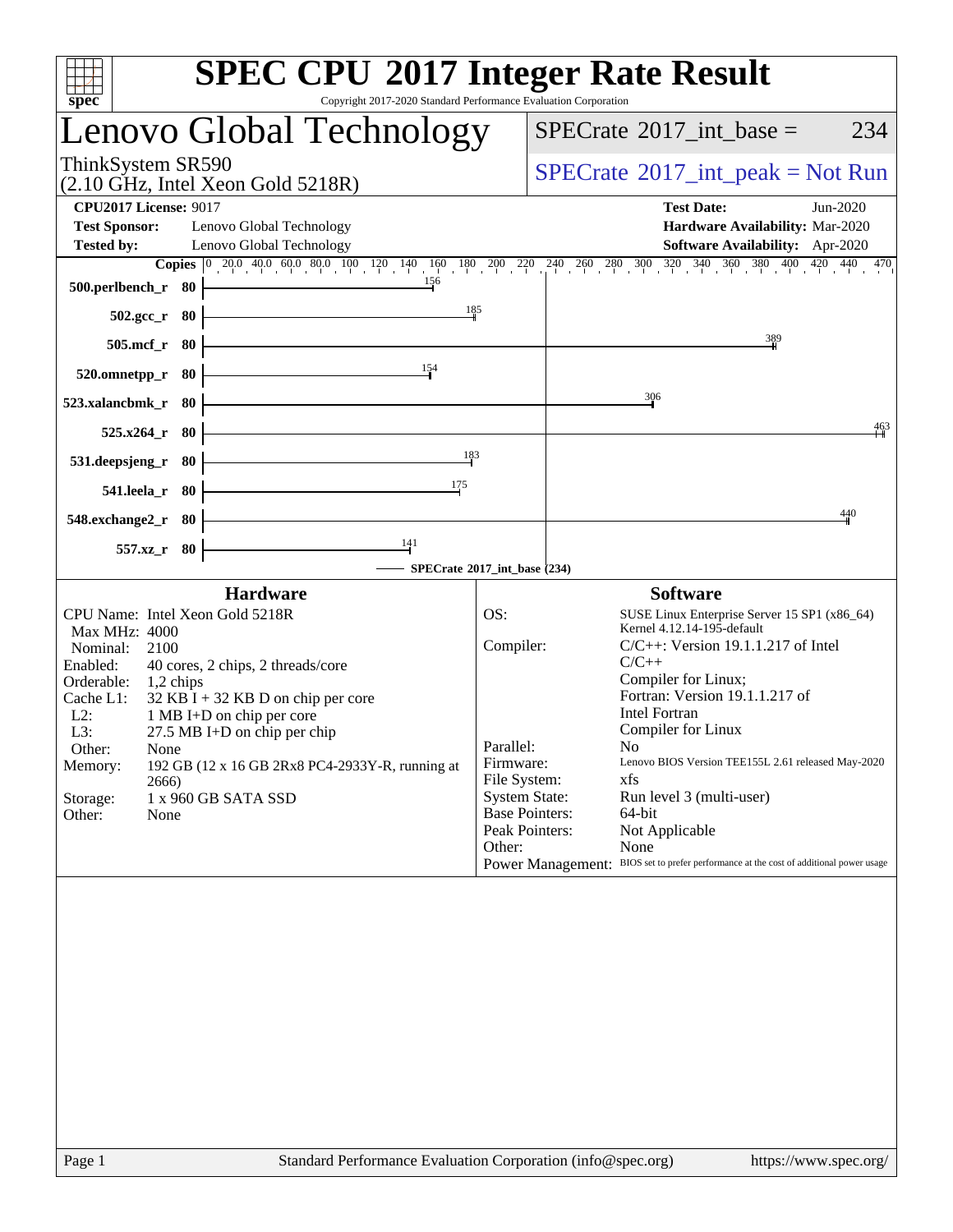

#### **[SPEC CPU](http://www.spec.org/auto/cpu2017/Docs/result-fields.html#SPECCPU2017IntegerRateResult)[2017 Integer Rate Result](http://www.spec.org/auto/cpu2017/Docs/result-fields.html#SPECCPU2017IntegerRateResult)** Copyright 2017-2020 Standard Performance Evaluation Corporation

## Lenovo Global Technology

(2.10 GHz, Intel Xeon Gold 5218R)

ThinkSystem SR590<br>  $SPECTA = Not Run$ <br>  $SPECTA = Not Run$ 

 $SPECTate$ <sup>®</sup>[2017\\_int\\_base =](http://www.spec.org/auto/cpu2017/Docs/result-fields.html#SPECrate2017intbase) 234

**[Test Sponsor:](http://www.spec.org/auto/cpu2017/Docs/result-fields.html#TestSponsor)** Lenovo Global Technology **[Hardware Availability:](http://www.spec.org/auto/cpu2017/Docs/result-fields.html#HardwareAvailability)** Mar-2020

**[CPU2017 License:](http://www.spec.org/auto/cpu2017/Docs/result-fields.html#CPU2017License)** 9017 **[Test Date:](http://www.spec.org/auto/cpu2017/Docs/result-fields.html#TestDate)** Jun-2020 **[Tested by:](http://www.spec.org/auto/cpu2017/Docs/result-fields.html#Testedby)** Lenovo Global Technology **[Software Availability:](http://www.spec.org/auto/cpu2017/Docs/result-fields.html#SoftwareAvailability)** Apr-2020

#### **[Results Table](http://www.spec.org/auto/cpu2017/Docs/result-fields.html#ResultsTable)**

|                                                       | <b>Base</b>   |                |       |                |       |                | <b>Peak</b> |               |                |              |                |              |                |              |
|-------------------------------------------------------|---------------|----------------|-------|----------------|-------|----------------|-------------|---------------|----------------|--------------|----------------|--------------|----------------|--------------|
| <b>Benchmark</b>                                      | <b>Copies</b> | <b>Seconds</b> | Ratio | <b>Seconds</b> | Ratio | <b>Seconds</b> | Ratio       | <b>Copies</b> | <b>Seconds</b> | <b>Ratio</b> | <b>Seconds</b> | <b>Ratio</b> | <b>Seconds</b> | <b>Ratio</b> |
| 500.perlbench_r                                       | 80            | 812            | 157   | 816            | 156   | 815            | 156         |               |                |              |                |              |                |              |
| $502.\text{gcc\_r}$                                   | 80            | 614            | 185   | 615            | 184   | 611            | 186         |               |                |              |                |              |                |              |
| $505$ .mcf r                                          | 80            | 333            | 388   | 331            | 390   | 332            | 389         |               |                |              |                |              |                |              |
| 520.omnetpp_r                                         | 80            | 680            | 154   | 680            | 154   | 676            | 155         |               |                |              |                |              |                |              |
| 523.xalancbmk r                                       | 80            | 276            | 306   | 275            | 307   | 276            | 306         |               |                |              |                |              |                |              |
| 525.x264 r                                            | 80            | 302            | 464   | 303            | 463   | 305            | 459         |               |                |              |                |              |                |              |
| 531.deepsjeng_r                                       | 80            | 502            | 183   | 501            | 183   | 501            | 183         |               |                |              |                |              |                |              |
| 541.leela_r                                           | 80            | 759            | 175   | 759            | 174   | 758            | 175         |               |                |              |                |              |                |              |
| 548.exchange2_r                                       | 80            | 478            | 439   | 477            | 440   | 476            | 440         |               |                |              |                |              |                |              |
| 557.xz r                                              | 80            | 616            | 140   | 613            | 141   | 614            | 141         |               |                |              |                |              |                |              |
| $SPECrate^{\circ}2017$ int base =                     |               |                |       |                |       |                |             |               |                |              |                |              |                |              |
| $SPECrate^{\circ}2017\_int\_peak =$<br><b>Not Run</b> |               |                |       |                |       |                |             |               |                |              |                |              |                |              |

Results appear in the [order in which they were run](http://www.spec.org/auto/cpu2017/Docs/result-fields.html#RunOrder). Bold underlined text [indicates a median measurement](http://www.spec.org/auto/cpu2017/Docs/result-fields.html#Median).

### **[Compiler Notes](http://www.spec.org/auto/cpu2017/Docs/result-fields.html#CompilerNotes)**

The inconsistent Compiler version information under Compiler Version section is due to a discrepancy in Intel Compiler. The correct version of C/C++ compiler is: Version 19.1.1.217 Build 20200306 Compiler for Linux The correct version of Fortran compiler is: Version 19.1.1.217 Build 20200306 Compiler for Linux

### **[Submit Notes](http://www.spec.org/auto/cpu2017/Docs/result-fields.html#SubmitNotes)**

 The numactl mechanism was used to bind copies to processors. The config file option 'submit' was used to generate numactl commands to bind each copy to a specific processor. For details, please see the config file.

### **[Operating System Notes](http://www.spec.org/auto/cpu2017/Docs/result-fields.html#OperatingSystemNotes)**

Stack size set to unlimited using "ulimit -s unlimited"

### **[Environment Variables Notes](http://www.spec.org/auto/cpu2017/Docs/result-fields.html#EnvironmentVariablesNotes)**

```
Environment variables set by runcpu before the start of the run:
LD_LIBRARY_PATH =
      "/home/cpu2017-1.1.0-ic19.1.1/lib/intel64:/home/cpu2017-1.1.0-ic19.1.1/l
      ib/ia32:/home/cpu2017-1.1.0-ic19.1.1/je5.0.1-32"
MALLOC_CONF = "retain:true"
```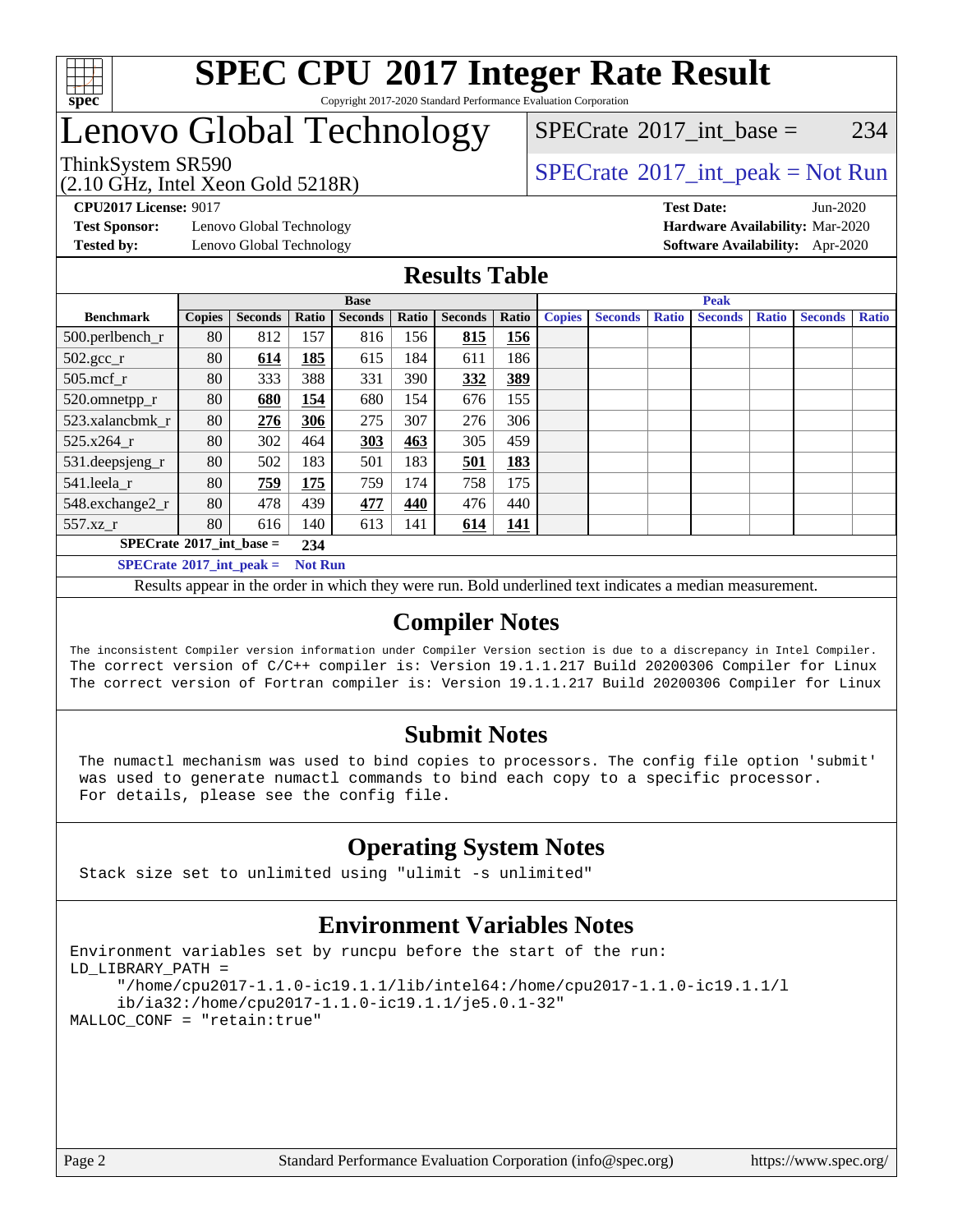

Copyright 2017-2020 Standard Performance Evaluation Corporation

## Lenovo Global Technology

ThinkSystem SR590<br>  $SPECTA = Not Run 2017$  int\_peak = Not Run

[SPECrate](http://www.spec.org/auto/cpu2017/Docs/result-fields.html#SPECrate2017intbase)<sup>®</sup>2017 int base = 234

#### (2.10 GHz, Intel Xeon Gold 5218R)

**[CPU2017 License:](http://www.spec.org/auto/cpu2017/Docs/result-fields.html#CPU2017License)** 9017 **[Test Date:](http://www.spec.org/auto/cpu2017/Docs/result-fields.html#TestDate)** Jun-2020 **[Test Sponsor:](http://www.spec.org/auto/cpu2017/Docs/result-fields.html#TestSponsor)** Lenovo Global Technology **[Hardware Availability:](http://www.spec.org/auto/cpu2017/Docs/result-fields.html#HardwareAvailability)** Mar-2020 **[Tested by:](http://www.spec.org/auto/cpu2017/Docs/result-fields.html#Testedby)** Lenovo Global Technology **[Software Availability:](http://www.spec.org/auto/cpu2017/Docs/result-fields.html#SoftwareAvailability)** Apr-2020

#### **[General Notes](http://www.spec.org/auto/cpu2017/Docs/result-fields.html#GeneralNotes)**

 Binaries compiled on a system with 1x Intel Core i9-7980XE CPU + 64GB RAM memory using Redhat Enterprise Linux 8.0 Transparent Huge Pages enabled by default Prior to runcpu invocation Filesystem page cache synced and cleared with: sync; echo 3> /proc/sys/vm/drop\_caches runcpu command invoked through numactl i.e.: numactl --interleave=all runcpu <etc> NA: The test sponsor attests, as of date of publication, that CVE-2017-5754 (Meltdown) is mitigated in the system as tested and documented. Yes: The test sponsor attests, as of date of publication, that CVE-2017-5753 (Spectre variant 1) is mitigated in the system as tested and documented. Yes: The test sponsor attests, as of date of publication, that CVE-2017-5715 (Spectre variant 2) is mitigated in the system as tested and documented. Yes: The test sponsor attests, as of date of publication, that CVE-2018-3640 (Spectre variant 3a) is mitigated in the system as tested and documented. Yes: The test sponsor attests, as of date of publication, that CVE-2018-3639 (Spectre variant 4) is mitigated in the system as tested and documented.

#### **[Platform Notes](http://www.spec.org/auto/cpu2017/Docs/result-fields.html#PlatformNotes)**

BIOS configuration: Choose Operating Mode set to Maximum Performance and then set it to Custom Mode MONITOR/MWAIT set to Enable SNC set to Enable Stale AtoS set to Enable LLC dead line alloc set to Disable Sysinfo program /home/cpu2017-1.1.0-ic19.1.1/bin/sysinfo Rev: r6365 of 2019-08-21 295195f888a3d7edb1e6e46a485a0011 running on linux-cnti Fri Jun 5 18:14:15 2020 SUT (System Under Test) info as seen by some common utilities. For more information on this section, see <https://www.spec.org/cpu2017/Docs/config.html#sysinfo> From /proc/cpuinfo model name : Intel(R) Xeon(R) Gold 5218R CPU @ 2.10GHz 2 "physical id"s (chips) 80 "processors" cores, siblings (Caution: counting these is hw and system dependent. The following excerpts from /proc/cpuinfo might not be reliable. Use with caution.) cpu cores : 20 siblings : 40 physical 0: cores 0 1 2 3 4 8 9 10 11 12 16 17 18 19 20 24 25 26 27 28 physical 1: cores 0 1 2 3 4 8 9 10 11 12 16 17 18 19 20 24 25 26 27 28

**(Continued on next page)**

| Page 3 | Standard Performance Evaluation Corporation (info@spec.org) | https://www.spec.org/ |
|--------|-------------------------------------------------------------|-----------------------|
|--------|-------------------------------------------------------------|-----------------------|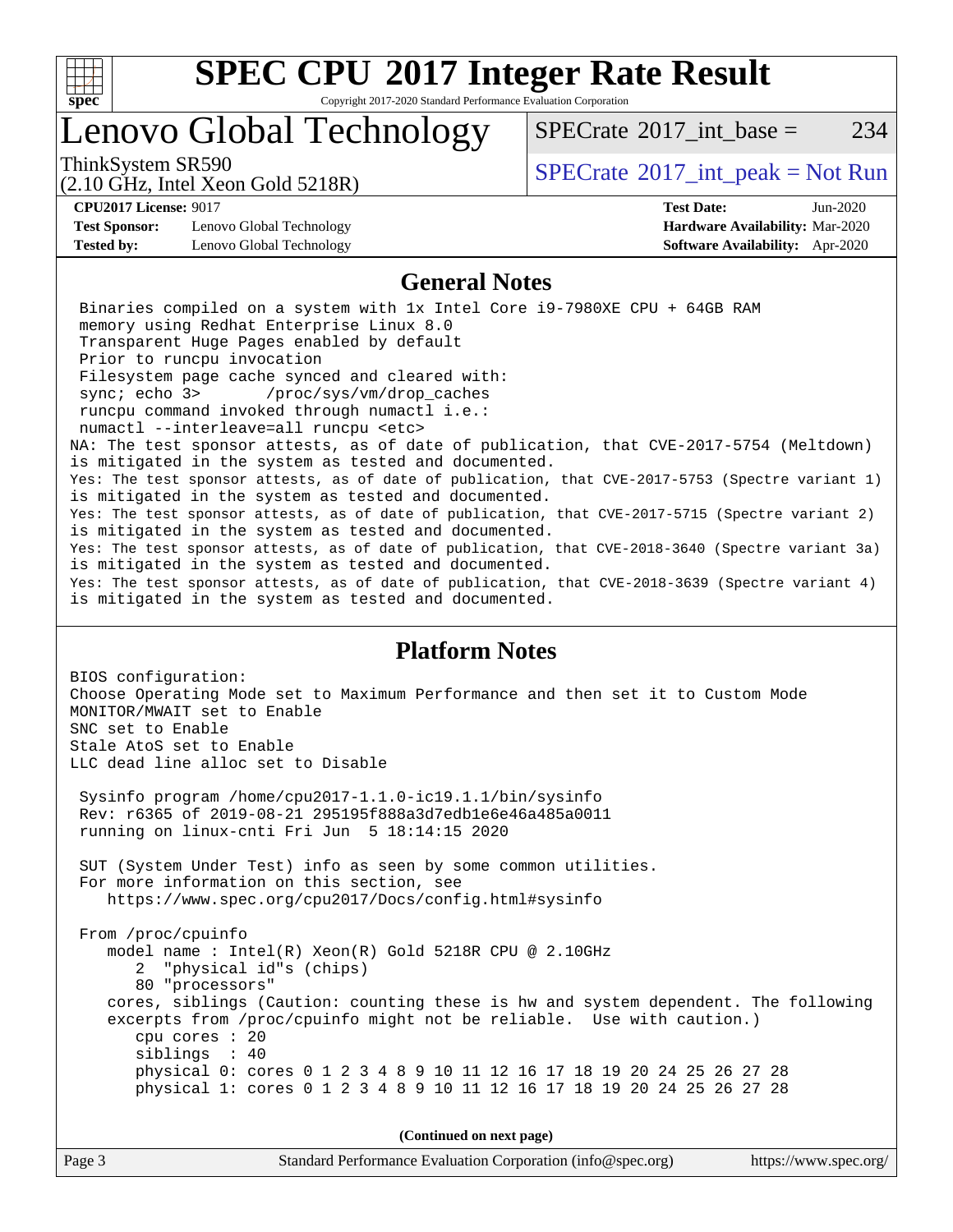

Copyright 2017-2020 Standard Performance Evaluation Corporation

## Lenovo Global Technology

 $SPECTate$ <sup>®</sup>[2017\\_int\\_base =](http://www.spec.org/auto/cpu2017/Docs/result-fields.html#SPECrate2017intbase) 234

(2.10 GHz, Intel Xeon Gold 5218R)

ThinkSystem SR590<br>  $(2.10 \text{ GHz. Intel Yoon Gold 5218B})$  [SPECrate](http://www.spec.org/auto/cpu2017/Docs/result-fields.html#SPECrate2017intpeak)®[2017\\_int\\_peak = N](http://www.spec.org/auto/cpu2017/Docs/result-fields.html#SPECrate2017intpeak)ot Run

**[CPU2017 License:](http://www.spec.org/auto/cpu2017/Docs/result-fields.html#CPU2017License)** 9017 **[Test Date:](http://www.spec.org/auto/cpu2017/Docs/result-fields.html#TestDate)** Jun-2020

**[Test Sponsor:](http://www.spec.org/auto/cpu2017/Docs/result-fields.html#TestSponsor)** Lenovo Global Technology **[Hardware Availability:](http://www.spec.org/auto/cpu2017/Docs/result-fields.html#HardwareAvailability)** Mar-2020 **[Tested by:](http://www.spec.org/auto/cpu2017/Docs/result-fields.html#Testedby)** Lenovo Global Technology **[Software Availability:](http://www.spec.org/auto/cpu2017/Docs/result-fields.html#SoftwareAvailability)** Apr-2020

#### **[Platform Notes \(Continued\)](http://www.spec.org/auto/cpu2017/Docs/result-fields.html#PlatformNotes)**

| x86_64                                                                               |
|--------------------------------------------------------------------------------------|
| $32$ -bit, $64$ -bit                                                                 |
| Little Endian                                                                        |
| 46 bits physical, 48 bits virtual                                                    |
| 80                                                                                   |
| On-line CPU(s) list: $0-79$                                                          |
| $\overline{2}$                                                                       |
| 20                                                                                   |
| $\overline{a}$                                                                       |
| 4                                                                                    |
| GenuineIntel                                                                         |
| 6                                                                                    |
| 85                                                                                   |
| $Intel(R) Xeon(R) Gold 5218R CPU @ 2.10GHz$                                          |
| 7                                                                                    |
| 2100.000                                                                             |
| 4000.0000                                                                            |
| 800.0000                                                                             |
| 4200.00                                                                              |
| $VT - x$                                                                             |
| 32K                                                                                  |
| 32K                                                                                  |
| 1024K                                                                                |
| 28160K                                                                               |
| $0-2, 5, 6, 10-12, 15, 16, 40-42, 45, 46, 50-52, 55, 56$                             |
| 3, 4, 7-9, 13, 14, 17-19, 43, 44, 47-49, 53, 54, 57-59                               |
| 20-22, 25, 26, 30-32, 35, 36, 60-62, 65, 66, 70-72, 75, 76                           |
| 23, 24, 27-29, 33, 34, 37-39, 63, 64, 67-69, 73, 74, 77-79                           |
| fpu vme de pse tsc msr pae mce cx8 apic sep mtrr pge mca cmov                        |
| pat pse36 clflush dts acpi mmx fxsr sse sse2 ss ht tm pbe syscall nx pdpelgb rdtscp  |
| lm constant_tsc art arch_perfmon pebs bts rep_good nopl xtopology nonstop_tsc cpuid  |
| aperfmperf pni pclmulqdq dtes64 monitor ds_cpl vmx smx est tm2 ssse3 sdbg fma cx16   |
| xtpr pdcm pcid dca sse4_1 sse4_2 x2apic movbe popcnt tsc_deadline_timer aes xsave    |
| avx f16c rdrand lahf_lm abm 3dnowprefetch cpuid_fault epb cat_13 cdp_13              |
| invpcid_single intel_ppin ssbd mba ibrs ibpb stibp ibrs_enhanced tpr_shadow vnmi     |
| flexpriority ept vpid fsgsbase tsc_adjust bmil hle avx2 smep bmi2 erms invpcid rtm   |
| cqm mpx rdt_a avx512f avx512dq rdseed adx smap clflushopt clwb intel_pt avx512cd     |
| avx512bw avx512vl xsaveopt xsavec xgetbv1 xsaves cqm_llc cqm_occup_llc cqm_mbm_total |
| cqm_mbm_local dtherm ida arat pln pts pku ospke avx512_vnni md_clear flush_l1d       |
|                                                                                      |
|                                                                                      |
|                                                                                      |
|                                                                                      |
| WARNING: a numactl 'node' might or might not correspond to a                         |
|                                                                                      |
| (Continued on next page)                                                             |
|                                                                                      |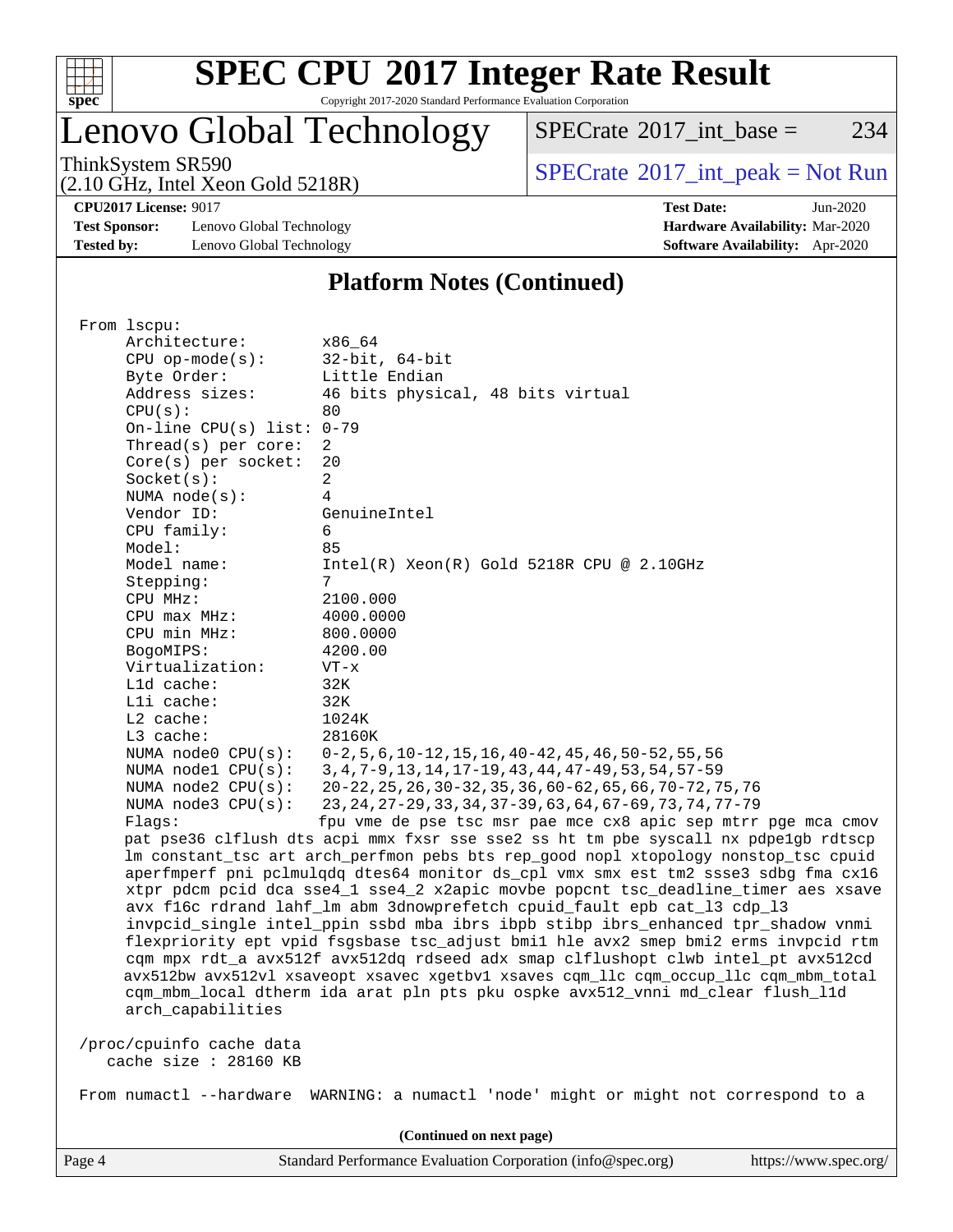

Copyright 2017-2020 Standard Performance Evaluation Corporation

## Lenovo Global Technology

 $SPECTate^{\circ}2017$  int base = 234

ThinkSystem SR590<br>  $SPECTA = Not Run$ <br>  $SPECTA = Not Run$ 

**[Test Sponsor:](http://www.spec.org/auto/cpu2017/Docs/result-fields.html#TestSponsor)** Lenovo Global Technology **[Hardware Availability:](http://www.spec.org/auto/cpu2017/Docs/result-fields.html#HardwareAvailability)** Mar-2020 **[Tested by:](http://www.spec.org/auto/cpu2017/Docs/result-fields.html#Testedby)** Lenovo Global Technology **[Software Availability:](http://www.spec.org/auto/cpu2017/Docs/result-fields.html#SoftwareAvailability)** Apr-2020

(2.10 GHz, Intel Xeon Gold 5218R)

**[CPU2017 License:](http://www.spec.org/auto/cpu2017/Docs/result-fields.html#CPU2017License)** 9017 **[Test Date:](http://www.spec.org/auto/cpu2017/Docs/result-fields.html#TestDate)** Jun-2020

#### **[Platform Notes \(Continued\)](http://www.spec.org/auto/cpu2017/Docs/result-fields.html#PlatformNotes)**

Page 5 Standard Performance Evaluation Corporation [\(info@spec.org\)](mailto:info@spec.org) <https://www.spec.org/> physical chip. available: 4 nodes (0-3) node 0 cpus: 0 1 2 5 6 10 11 12 15 16 40 41 42 45 46 50 51 52 55 56 node 0 size: 47999 MB node 0 free: 47392 MB node 1 cpus: 3 4 7 8 9 13 14 17 18 19 43 44 47 48 49 53 54 57 58 59 node 1 size: 48380 MB node 1 free: 48171 MB node 2 cpus: 20 21 22 25 26 30 31 32 35 36 60 61 62 65 66 70 71 72 75 76 node 2 size: 48350 MB node 2 free: 48151 MB node 3 cpus: 23 24 27 28 29 33 34 37 38 39 63 64 67 68 69 73 74 77 78 79 node 3 size: 48378 MB node 3 free: 48160 MB node distances: node 0 1 2 3 0: 10 11 21 21 1: 11 10 21 21 2: 21 21 10 11 3: 21 21 11 10 From /proc/meminfo MemTotal: 197743584 kB HugePages Total: 0 Hugepagesize: 2048 kB From /etc/\*release\* /etc/\*version\* os-release: NAME="SLES" VERSION="15-SP1" VERSION\_ID="15.1" PRETTY\_NAME="SUSE Linux Enterprise Server 15 SP1" ID="sles" ID\_LIKE="suse" ANSI\_COLOR="0;32" CPE\_NAME="cpe:/o:suse:sles:15:sp1" uname -a: Linux linux-cnti 4.12.14-195-default #1 SMP Tue May 7 10:55:11 UTC 2019 (8fba516) x86\_64 x86\_64 x86\_64 GNU/Linux Kernel self-reported vulnerability status: CVE-2018-3620 (L1 Terminal Fault): Not affected Microarchitectural Data Sampling: CVE-2017-5754 (Meltdown): Not affected CVE-2018-3639 (Speculative Store Bypass): Mitigation: Speculative Store Bypass disabled **(Continued on next page)**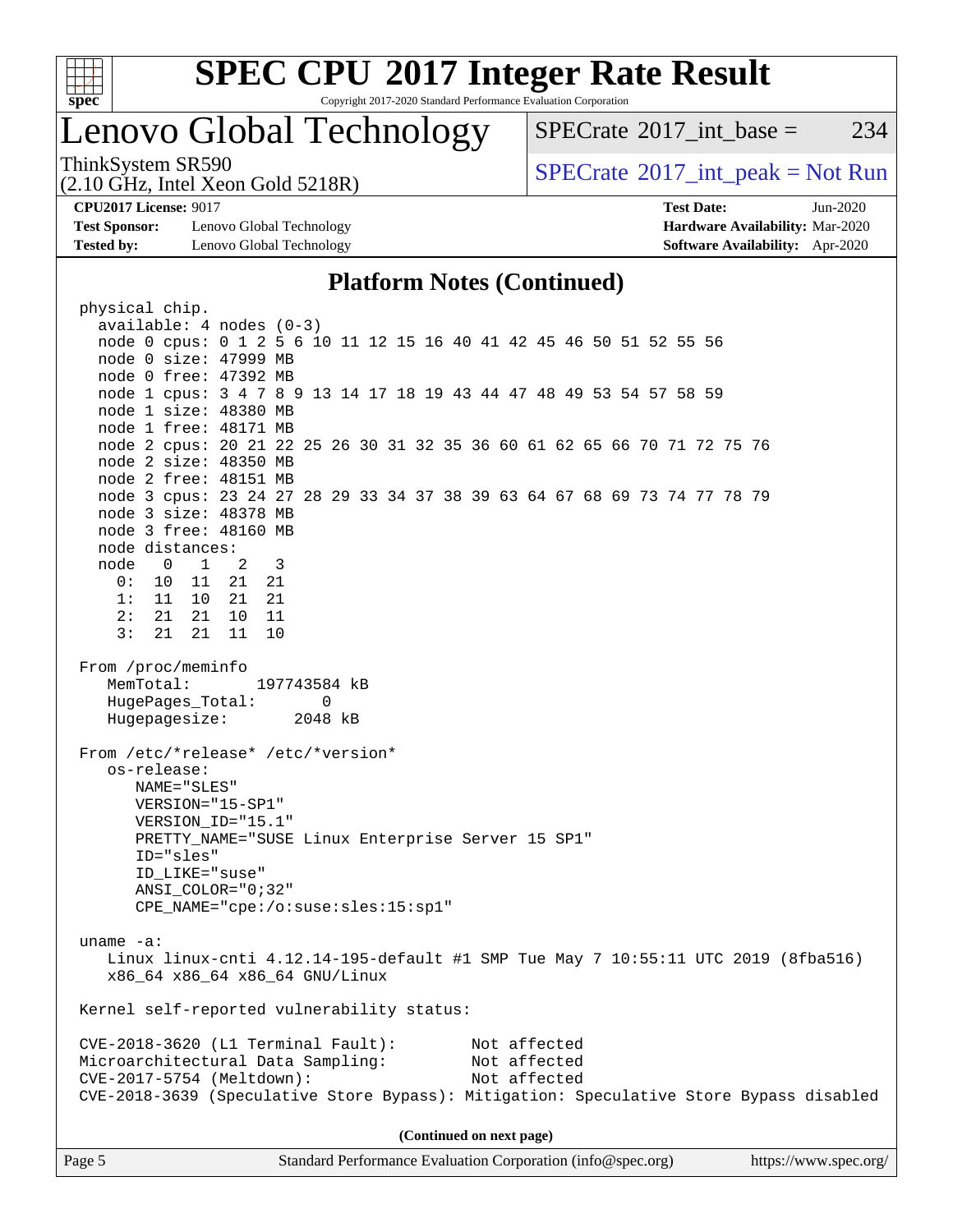

Copyright 2017-2020 Standard Performance Evaluation Corporation

## Lenovo Global Technology

 $SPECTate$ <sup>®</sup>[2017\\_int\\_base =](http://www.spec.org/auto/cpu2017/Docs/result-fields.html#SPECrate2017intbase) 234

(2.10 GHz, Intel Xeon Gold 5218R)

ThinkSystem SR590<br>  $(2.10 \text{ GHz. Intel Yoon Gold 5218B})$  [SPECrate](http://www.spec.org/auto/cpu2017/Docs/result-fields.html#SPECrate2017intpeak)®[2017\\_int\\_peak = N](http://www.spec.org/auto/cpu2017/Docs/result-fields.html#SPECrate2017intpeak)ot Run

**[Test Sponsor:](http://www.spec.org/auto/cpu2017/Docs/result-fields.html#TestSponsor)** Lenovo Global Technology **[Hardware Availability:](http://www.spec.org/auto/cpu2017/Docs/result-fields.html#HardwareAvailability)** Mar-2020 **[Tested by:](http://www.spec.org/auto/cpu2017/Docs/result-fields.html#Testedby)** Lenovo Global Technology **[Software Availability:](http://www.spec.org/auto/cpu2017/Docs/result-fields.html#SoftwareAvailability)** Apr-2020

**[CPU2017 License:](http://www.spec.org/auto/cpu2017/Docs/result-fields.html#CPU2017License)** 9017 **[Test Date:](http://www.spec.org/auto/cpu2017/Docs/result-fields.html#TestDate)** Jun-2020

#### **[Platform Notes \(Continued\)](http://www.spec.org/auto/cpu2017/Docs/result-fields.html#PlatformNotes)**

| $CVE-2017-5753$ (Spectre variant 1):<br>$CVE-2017-5715$ (Spectre variant 2):                                                                                                                                                                                                                                                                                                                                                       | via prctl and seccomp<br>Mitigation: __user pointer sanitization<br>Mitigation: Enhanced IBRS, IBPB: conditional,<br>RSB filling |  |  |  |  |  |  |  |  |
|------------------------------------------------------------------------------------------------------------------------------------------------------------------------------------------------------------------------------------------------------------------------------------------------------------------------------------------------------------------------------------------------------------------------------------|----------------------------------------------------------------------------------------------------------------------------------|--|--|--|--|--|--|--|--|
| run-level $3$ Jun $5$ 18:13                                                                                                                                                                                                                                                                                                                                                                                                        |                                                                                                                                  |  |  |  |  |  |  |  |  |
| SPEC is set to: /home/cpu2017-1.1.0-ic19.1.1<br>Filesystem Type Size Used Avail Use% Mounted on<br>/dev/sda3<br>xfs 743G 69G 674G 10% /                                                                                                                                                                                                                                                                                            |                                                                                                                                  |  |  |  |  |  |  |  |  |
| From /sys/devices/virtual/dmi/id<br>BIOS: Lenovo - [TEE155L-2.61] - 05/20/2020<br>Vendor: Lenovo<br>Product: ThinkSystem SR590 -[7X98RCZ000]-<br>Product Family: ThinkSystem<br>Serial: 1234567890                                                                                                                                                                                                                                 |                                                                                                                                  |  |  |  |  |  |  |  |  |
| Additional information from dmidecode follows. WARNING: Use caution when you interpret<br>this section. The 'dmidecode' program reads system data which is "intended to allow<br>hardware to be accurately determined", but the intent may not be met, as there are<br>frequent changes to hardware, firmware, and the "DMTF SMBIOS" standard.<br>Memory:<br>4x NO DIMM NO DIMM<br>12x SK Hynix HMA82GR7CJR8N-WM 16 GB 2 rank 2933 |                                                                                                                                  |  |  |  |  |  |  |  |  |
| (End of data from sysinfo program)                                                                                                                                                                                                                                                                                                                                                                                                 |                                                                                                                                  |  |  |  |  |  |  |  |  |
| <b>Compiler Version Notes</b>                                                                                                                                                                                                                                                                                                                                                                                                      |                                                                                                                                  |  |  |  |  |  |  |  |  |
| 500.perlbench_r(base) 502.gcc_r(base) 505.mcf_r(base)<br>C<br>525.x264 $r(base)$ 557.xz $r(base)$                                                                                                                                                                                                                                                                                                                                  |                                                                                                                                  |  |  |  |  |  |  |  |  |
| Intel(R) C Compiler for applications running on Intel(R) $64$ , Version 2021.1<br>NextGen Build 20200304<br>Copyright (C) 1985-2020 Intel Corporation. All rights reserved.                                                                                                                                                                                                                                                        |                                                                                                                                  |  |  |  |  |  |  |  |  |
| 520.omnetpp_r(base) 523.xalancbmk_r(base) 531.deepsjeng_r(base)<br>$C++$<br>541.leela r(base)                                                                                                                                                                                                                                                                                                                                      |                                                                                                                                  |  |  |  |  |  |  |  |  |

Intel(R) C++ Compiler for applications running on Intel(R) 64, Version 2021.1 NextGen Build 20200304

Copyright (C) 1985-2020 Intel Corporation. All rights reserved.

| (Continued on next page)                                                                       |  |
|------------------------------------------------------------------------------------------------|--|
| Standard Performance Evaluation Corporation (info@spec.org)<br>Page 6<br>https://www.spec.org/ |  |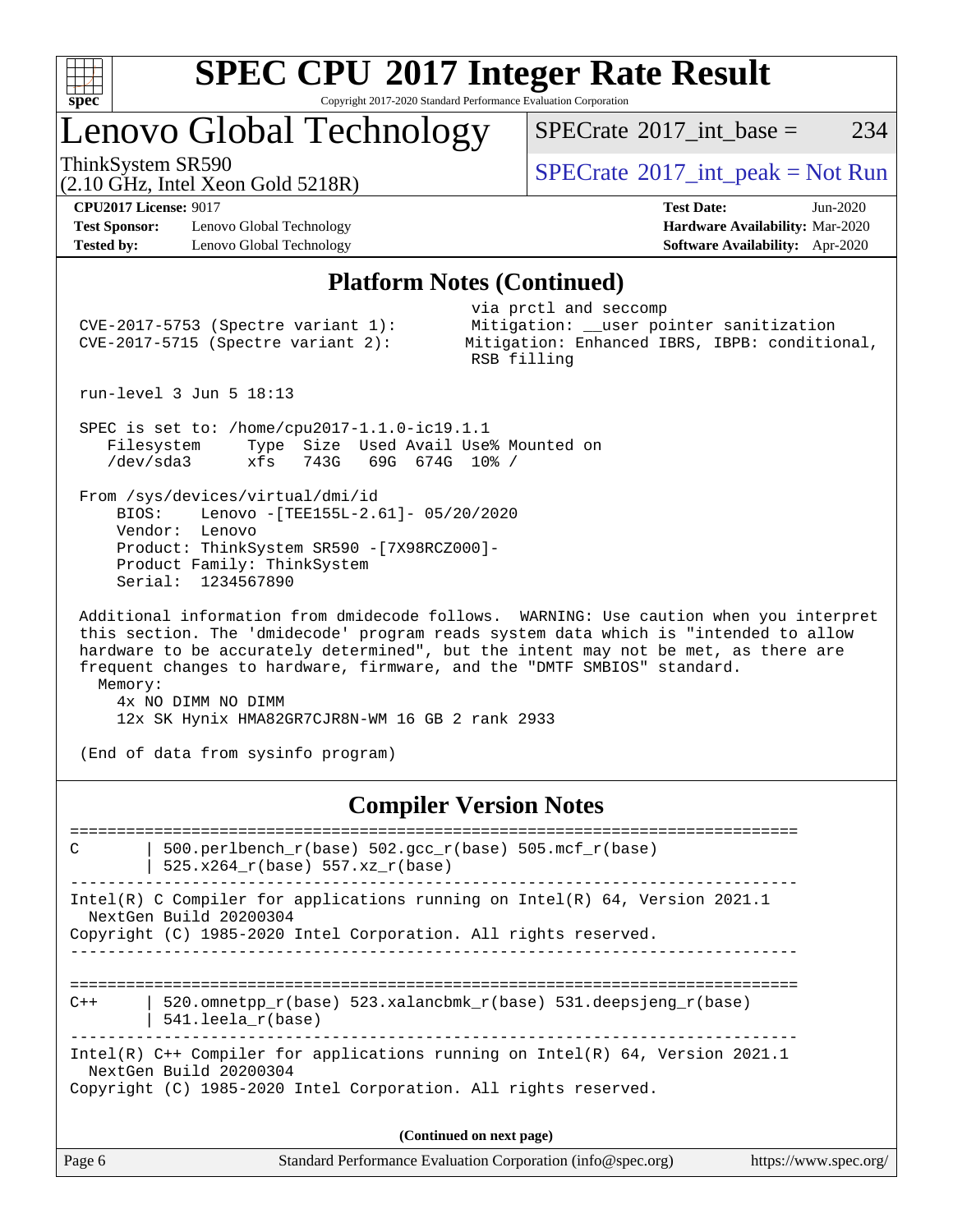

Copyright 2017-2020 Standard Performance Evaluation Corporation

## Lenovo Global Technology

 $SPECTate$ <sup>®</sup>[2017\\_int\\_base =](http://www.spec.org/auto/cpu2017/Docs/result-fields.html#SPECrate2017intbase) 234

(2.10 GHz, Intel Xeon Gold 5218R)

ThinkSystem SR590<br>  $SPECTA = Not Run$ <br>  $SPECTA = Not Run$ 

**[Test Sponsor:](http://www.spec.org/auto/cpu2017/Docs/result-fields.html#TestSponsor)** Lenovo Global Technology **[Hardware Availability:](http://www.spec.org/auto/cpu2017/Docs/result-fields.html#HardwareAvailability)** Mar-2020 **[Tested by:](http://www.spec.org/auto/cpu2017/Docs/result-fields.html#Testedby)** Lenovo Global Technology **[Software Availability:](http://www.spec.org/auto/cpu2017/Docs/result-fields.html#SoftwareAvailability)** Apr-2020

**[CPU2017 License:](http://www.spec.org/auto/cpu2017/Docs/result-fields.html#CPU2017License)** 9017 **[Test Date:](http://www.spec.org/auto/cpu2017/Docs/result-fields.html#TestDate)** Jun-2020

## **[Compiler Version Notes \(Continued\)](http://www.spec.org/auto/cpu2017/Docs/result-fields.html#CompilerVersionNotes)**

==============================================================================

Fortran | 548.exchange2\_r(base)

------------------------------------------------------------------------------ Intel(R) Fortran Intel(R) 64 Compiler for applications running on Intel(R) 64, Version 19.1.1.217 Build 20200306 Copyright (C) 1985-2020 Intel Corporation. All rights reserved.

------------------------------------------------------------------------------

------------------------------------------------------------------------------

## **[Base Compiler Invocation](http://www.spec.org/auto/cpu2017/Docs/result-fields.html#BaseCompilerInvocation)**

[C benchmarks](http://www.spec.org/auto/cpu2017/Docs/result-fields.html#Cbenchmarks):

[icc](http://www.spec.org/cpu2017/results/res2020q2/cpu2017-20200609-22865.flags.html#user_CCbase_intel_icc_66fc1ee009f7361af1fbd72ca7dcefbb700085f36577c54f309893dd4ec40d12360134090235512931783d35fd58c0460139e722d5067c5574d8eaf2b3e37e92)

[C++ benchmarks:](http://www.spec.org/auto/cpu2017/Docs/result-fields.html#CXXbenchmarks) [icpc](http://www.spec.org/cpu2017/results/res2020q2/cpu2017-20200609-22865.flags.html#user_CXXbase_intel_icpc_c510b6838c7f56d33e37e94d029a35b4a7bccf4766a728ee175e80a419847e808290a9b78be685c44ab727ea267ec2f070ec5dc83b407c0218cded6866a35d07)

[Fortran benchmarks](http://www.spec.org/auto/cpu2017/Docs/result-fields.html#Fortranbenchmarks): [ifort](http://www.spec.org/cpu2017/results/res2020q2/cpu2017-20200609-22865.flags.html#user_FCbase_intel_ifort_8111460550e3ca792625aed983ce982f94888b8b503583aa7ba2b8303487b4d8a21a13e7191a45c5fd58ff318f48f9492884d4413fa793fd88dd292cad7027ca)

## **[Base Portability Flags](http://www.spec.org/auto/cpu2017/Docs/result-fields.html#BasePortabilityFlags)**

 500.perlbench\_r: [-DSPEC\\_LP64](http://www.spec.org/cpu2017/results/res2020q2/cpu2017-20200609-22865.flags.html#b500.perlbench_r_basePORTABILITY_DSPEC_LP64) [-DSPEC\\_LINUX\\_X64](http://www.spec.org/cpu2017/results/res2020q2/cpu2017-20200609-22865.flags.html#b500.perlbench_r_baseCPORTABILITY_DSPEC_LINUX_X64) 502.gcc\_r: [-DSPEC\\_LP64](http://www.spec.org/cpu2017/results/res2020q2/cpu2017-20200609-22865.flags.html#suite_basePORTABILITY502_gcc_r_DSPEC_LP64) 505.mcf\_r: [-DSPEC\\_LP64](http://www.spec.org/cpu2017/results/res2020q2/cpu2017-20200609-22865.flags.html#suite_basePORTABILITY505_mcf_r_DSPEC_LP64) 520.omnetpp\_r: [-DSPEC\\_LP64](http://www.spec.org/cpu2017/results/res2020q2/cpu2017-20200609-22865.flags.html#suite_basePORTABILITY520_omnetpp_r_DSPEC_LP64) 523.xalancbmk\_r: [-DSPEC\\_LP64](http://www.spec.org/cpu2017/results/res2020q2/cpu2017-20200609-22865.flags.html#suite_basePORTABILITY523_xalancbmk_r_DSPEC_LP64) [-DSPEC\\_LINUX](http://www.spec.org/cpu2017/results/res2020q2/cpu2017-20200609-22865.flags.html#b523.xalancbmk_r_baseCXXPORTABILITY_DSPEC_LINUX) 525.x264\_r: [-DSPEC\\_LP64](http://www.spec.org/cpu2017/results/res2020q2/cpu2017-20200609-22865.flags.html#suite_basePORTABILITY525_x264_r_DSPEC_LP64) 531.deepsjeng\_r: [-DSPEC\\_LP64](http://www.spec.org/cpu2017/results/res2020q2/cpu2017-20200609-22865.flags.html#suite_basePORTABILITY531_deepsjeng_r_DSPEC_LP64) 541.leela\_r: [-DSPEC\\_LP64](http://www.spec.org/cpu2017/results/res2020q2/cpu2017-20200609-22865.flags.html#suite_basePORTABILITY541_leela_r_DSPEC_LP64) 548.exchange2\_r: [-DSPEC\\_LP64](http://www.spec.org/cpu2017/results/res2020q2/cpu2017-20200609-22865.flags.html#suite_basePORTABILITY548_exchange2_r_DSPEC_LP64) 557.xz\_r: [-DSPEC\\_LP64](http://www.spec.org/cpu2017/results/res2020q2/cpu2017-20200609-22865.flags.html#suite_basePORTABILITY557_xz_r_DSPEC_LP64)

## **[Base Optimization Flags](http://www.spec.org/auto/cpu2017/Docs/result-fields.html#BaseOptimizationFlags)**

[C benchmarks](http://www.spec.org/auto/cpu2017/Docs/result-fields.html#Cbenchmarks):

```
-m64 -qnextgen -std=c11
-Wl,-plugin-opt=-x86-branches-within-32B-boundaries -Wl,-z,muldefs
-xCORE-AVX512 -O3 -ffast-math -flto -mfpmath=sse -funroll-loops
-fuse-ld=gold -qopt-mem-layout-trans=4
```
**(Continued on next page)**

Page 7 Standard Performance Evaluation Corporation [\(info@spec.org\)](mailto:info@spec.org) <https://www.spec.org/>